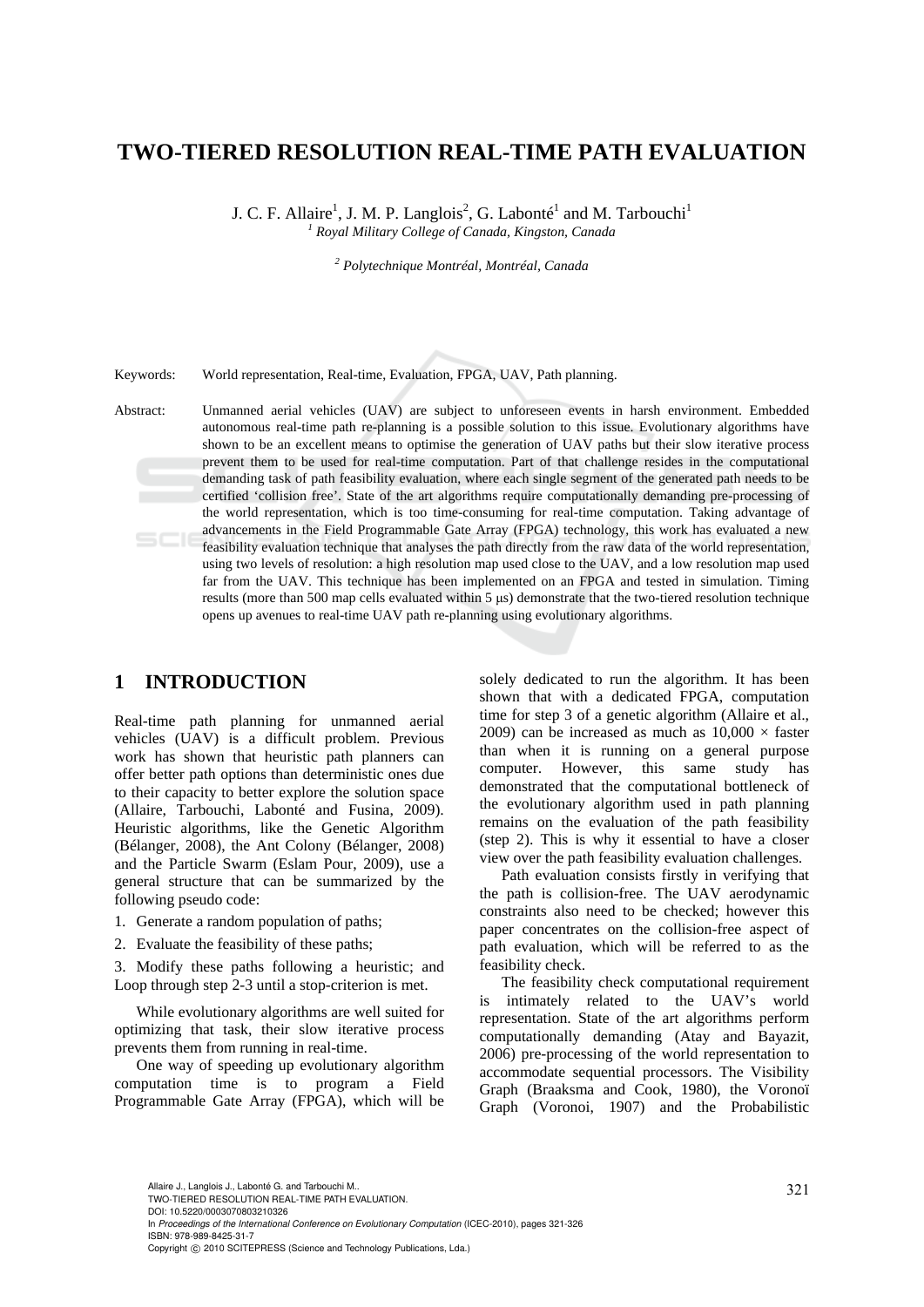Roadmap (Kavraki, Svestka, Latombe and Overmars, 1996) are techniques used to pre-process raster map information and provide many feasible paths as options to the path planner.

Various authors have used the latest technologies to process these techniques in parallel achieving good results for indoor type environments that contain discrete obstacles (Atay and Bayazit, 2006) (Sridharan and Priya, 2005) (Priya and Sridharan, 1999) (Vachhani and Sridharan, 2008) (Sudha, 2007). However, these techniques aren't suitable for the continuous obstacles present in canyon-like environments (e.g. terrain shown in Fig. 1), to which a flying UAV may be exposed.

The octo-tree (Cocaud, 2006) (a 3D version of the quad-tree (Samet, 1980)) is a variable resolution graph that addresses the continuous obstacle issue, but it is still too computationally demanding for UAV real-time path re-planning in canyon-like environments.



Figure 1: Canyon-like environment for UAV operation.

The problem is therefore to have a world representation, suitable to continuous obstacles environment, which allows the feasibility checks to achieve real-time path re-planning when unforeseen events require the UAV to change its path in flight. Judd (2001) and Chanthery (2002) pointed out that detailed path analysis is only needed close to the UAV and coarse analysis is sufficient farther away. Thus, this work develops a variable resolution technique which provides the possibility to do the feasibility check in parallel while requiring a minimum of pre-processing of the raster map information.

The remainder of this paper is structured as follow: *Section 2* describes the considerations and assumptions used to determine the timing requirements for a real-time path planner; *Section 3* presents the structural and functional design of the path feasibility check implementation on FPGA; *Section 4* details the testing environment used to evaluate the performance of the implementation; Section 5 discusses the results; and Section 6 concludes the paper.

# **2 DESIGN CONSIDERATIONS AND ASSUMPTIONS**

In order to determine timing requirements, design specifications must first be set with respect to the UAV platform, the algorithm parameters and the safety zone concept. After covering the timing requirements, this section goes over the scenario considered by this work.

## **2.1 UAV Type**

ם∟כ

This project primarily considers Medium Altitude & Long Endurance (MALE) UAVs. Two well-known MALE UAVs are used to form a baseline of UAV characteristics: Heron and Predator. We add a tactical UAV, the Sperwer, for completeness (see table 1). We thus assume that a typical MALE UAV has a maximum speed of 70 m/s and that a sphere 17 m in diameter would encapsulate the whole UAV.

| Table 1: MALE UAV Characteristics. |  |  |  |
|------------------------------------|--|--|--|

|                                                                 | Max Speed<br>(m/s) | Max Size <sup>a</sup><br>(m) |  |  |  |
|-----------------------------------------------------------------|--------------------|------------------------------|--|--|--|
| Sperwer                                                         | 70                 | 4.2                          |  |  |  |
| Heron                                                           | 62.                | 16.2                         |  |  |  |
| Predator                                                        | 62.                | 14.8                         |  |  |  |
| <sup>a</sup> Maximum value between wing span, length and height |                    |                              |  |  |  |

## **2.2 Evolutionary Algorithm Parameters**

Evolutionary algorithms have parameters (such as number of initial solutions) that require experimental analysis to adapt them to the problem being solved.

Based on previous works (Cocaud, 2006) (Allaire et al.,  $2009$ ), we set our genetic algorithm characteristics as follows: a) 32 initial random paths for initial population; b) maximum of 16 waypoints per path; and c) use of 128 iterations.

## **2.3 Safety Zone**

Within the pre-processing of the map information, obstacles are typically inflated by a distance equal to the size of the vehicle. This safety zone ensures that the UAV can always travel a distance equal to its size without collision.

## **2.4 Timing Requirement**

Based on above assumption we can establish the timing requirements as follow.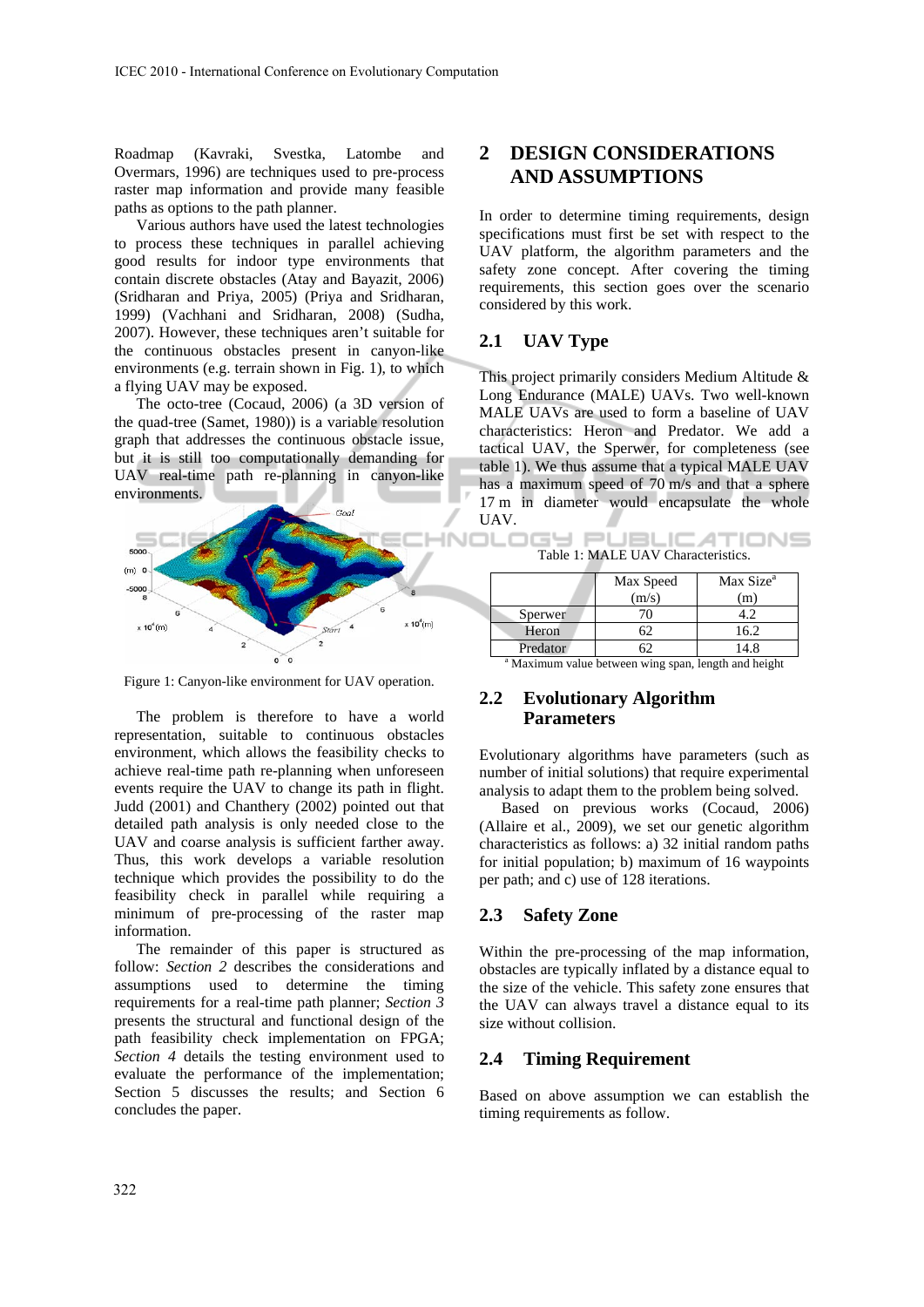#### **2.4.1 Extreme Real-time Requirement**

Based on the MALE UAV maximum speed and size, each 200 ms the UAV stays within its safety zone. Hence, if the computation of a new path is completed within 200 ms, then the path planner meets the extreme real-time requirement, which refers to the capability of knowing where to go before being at risk of collision.

### **2.4.2 Sufficient Real-time Requirement**

The path planner must be able to provide a new path based on the current position and environmental conditions. It is assumed that the typical MALE UAV receives GPS position updates at a rate of 1 Hz. The path planner must calculate a new path before a GPS position update to meet the sufficient real-time requirement.

## **2.4.3 Feasibility Check Timing**

Based on the sufficient real-time requirements and heuristic algorithm requirements, the path evaluation needs to be computed within 24.4 μs (1 s / 128 iterations / 32 path evaluations).

Since the feasibility check is only one part of the evaluation phase, it is reasonable to aim for less than 5 μs for the computation time allocated to the feasibility check, leaving time for 4 additional path constraints to be evaluated within 5 μs, e.g. climbing rate, minimum and maximum speed, turning rate, and range.

## **2.5 Scenario Selection**

Many types of scenarios have been considered for this project. A canyon like environment (Fig. 1) was selected as the testing environment to allow performance comparisons with previous research (Cocaud, 2006) (Allaire et al., 2009) (Bélanger,

2008) (Eslam Pour, 2009). The terrain shown in Fig.1 is a 80 km  $\times$  80 km  $\times$  3.5 km volume sampled with a resolution of  $500 \times 500$  integer values of altitude (following the DEM standard). To increase the terrain resolution, the same data was scaled to a volume of  $8 \text{ km} \times 8 \text{ km} \times 3.5 \text{ km}$ . Hence, one cell of the terrain represents a square of 16 m  $\times$  16 m (approximately the 2D projection of a "typical" MALE UAV), with a 12-bit altitude value.

## **3 IMPLEMENTATION DETAILS**

In order to understand the new path feasibility evaluation approach proposed by this work, this section presents the structure of the custom processor implemented into the FPGA and its functionality.

## **3.1 Structure Overview**

Fig. 2 shows the structure of this project.

## **3.1.1 Inputs**

Since this project focuses only on the feasibility check, all inputs coming into the path planner (see dotted arrows in Fig. 2) are connected directly to the Path Feasibility Check module.

These inputs are:

 Enable signal ChekEN, to start the feasibility check;

**Position Data (Xuav, Yuav and Zuav),** representing the current position of the UAV;

 Path Planner data, which are: the number of waypoints in the path, the path address, and the goal position (Xgoal, Ygoal and Zgoal);

**Xwpt**, Ywpt and Zwpt are waypoint coordinates read from a Path Memory implemented in Block RAM, which stores all path waypoints, excluding



Figure 2: Structure of the hardware implementation.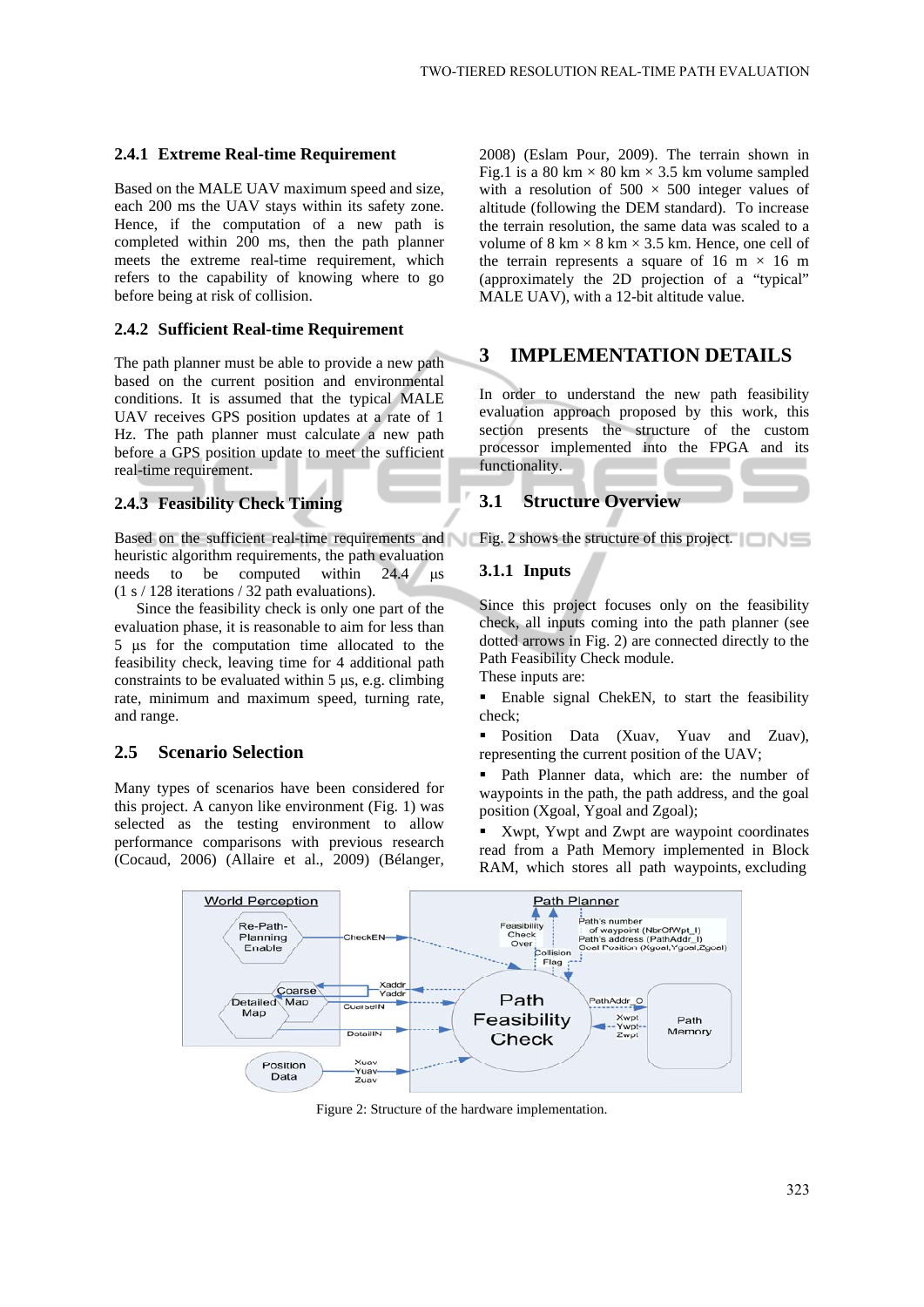the start (UAV position) and the end/goal waypoints;

 The variable resolution maps, which consist of two maps of the same area: a) the detailed map captures the full resolution of the initial map (512  $\times$ 512); and b) the coarse map  $(32 \times 32)$  consists in the maximum altitude values of the  $16 \times 16$  squares from the detailed map.

## **3.1.2 Outputs**

A 'collision flag' is set as soon as a path altitude is less than or equal to its related terrain altitude. If no collision is found, a feasibility check runs to its completion and an 'over flag' is set.

#### **3.2 Functionality Overview**

The feasibility check is being done into three phases (see Fig. 3). A state machine with three states controls how the feasibility-check cycles through it. It will first wait for a path, and then it will evaluate the first two path segments against the detailed map and all other path segments against the coarse map. The following subsection details these three phases.



Figure 3: Path Feasibility Check State Diagram.

#### **3.2.1 Idle Phase**

This state helps with synchronisation. It waits for the enable signal to start the feasibility check process. Once the enable signal goes high, it captures and stores the input path waypoints and resets the collision flag.

#### **3.2.2 Detailed Evaluation**

In this state, the first two path segments are evaluated against the detailed map. As soon as one collision is detected, the collision flag is set and the system goes back to the IDLE state. If no collision was detected in the first two segments and the path has more than two segments, the process goes to the Coarse Evaluation state.

#### **3.2.3 Coarse Evaluation**

This state is similar to the detailed evaluation state except that the evaluation is done against the coarse map. Once all segments are evaluated, the system goes to IDLE.

The evaluation states are designed to cycle through the following two steps as long as there is a segment that has not been evaluated and as long there is no collision detected. The first step consists of the Bresenham line algorithm (Bresenham, 1965) (Chiang, 1994), which is used to identify which cells of the map need to be compared with the segment. The current Bresenham module implementation mimics the sequential Bresenham line algorithm. In the second step, all identified terrain cell altitudes are compared with their respective path segment altitudes.

## **4 TESTING ENVIRONMENT**

The testing trajectory selected is pictured in 3D in Fig. 4 and in 2D in Fig. 5. A main characteristic of this trajectory is that it goes close to a mountain, forcing the feasibility checker to be precise. Another characteristic is that the two first segments cover about 2500 m from the UAV initial position which could be a reasonable radius of detailed path planning. Therefore, any additional segments are treated in a coarse manner, adding negligible computation time to the feasibility checker. Another interesting aspect of the trajectory is that it is considered as feasible overall from the perspective of the detailed map, but the last segment is considered as unfeasible from the perspective of the coarse map shown in Fig. 6, forcing the path planner to avoid risky trajectories.



Figure 4: 3D view of testing trajectory.

The feasibility check design was implemented in VHDL, verified through simulation and synthesised for a Virtex5-xc5vlx330 FPGA.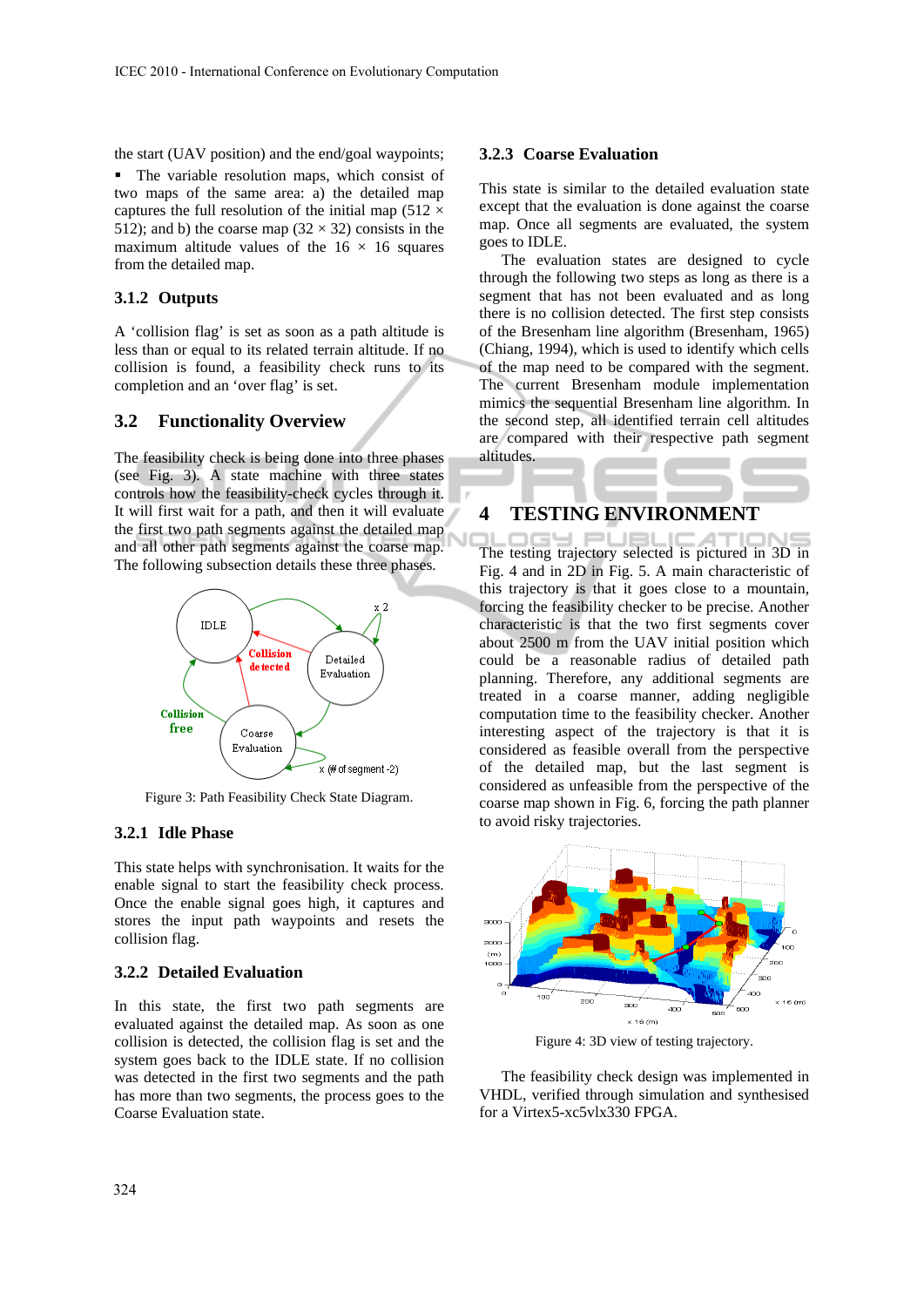

Figure 5: 2D view of testing trajectory.



Figure 6: Unfeasible third path segment in coarse map.

TECH

1N

SCIENCE *AND* 

# **5 RESULTS AND FUTURE WORK**

Since the aim of this work is to compute in real-time the evaluation of the feasibility of path solutions for an evolutionary algorithm UAV path planner, this section presents the computation timing results and the resources used from the FPGA. Moreover, this section highlights related future works.

#### **5.1 Timing Results**

As mentioned in section 2.4.3, the feasibility check of a path should be done in less than 5 μs for our typical MALE UAV.

#### **5.1.1 Feasibility Check Timing Breakdown**

| <b>Feasibility Check Step</b>            | Time                     |  |  |  |
|------------------------------------------|--------------------------|--|--|--|
|                                          | $(\# of clock cycles^a)$ |  |  |  |
| Capture of initial data                  |                          |  |  |  |
| <b>First Segment Evaluation</b>          | 55                       |  |  |  |
| (55 points in testing trajectory)        |                          |  |  |  |
| Switch of segment                        | 3                        |  |  |  |
| <b>Second Segment Evaluation</b>         | 100                      |  |  |  |
| (100 points in testing trajectory)       |                          |  |  |  |
| Switch of segment                        | 3                        |  |  |  |
| <b>Last Segment Evaluation</b>           | 6                        |  |  |  |
| (6 points in testing trajectory)         |                          |  |  |  |
| Return to Idle/Wait State                | 3                        |  |  |  |
| <b>TOTAL</b>                             | 171                      |  |  |  |
| <sup>a</sup> One clock cycle equals 8 ns |                          |  |  |  |

Table 2: Feasibility Check Timings.

Table 2 shows how many clock cycles are required for each step of the feasibility check starting after receiving the enable signal.

#### **5.1.2 Clock Period**

Based on synthesis reports, the longest delay in the design (excluding the Bresenham algorithm module), is about 8 ns so the maximum data rate is 125 MHz.

#### **5.1.3 Feasibility Check Timing Scalability**

Based on the above results, it is understood that the specific Testing Trajectory is being feasibility checked within less than 1.5 μs. This timing is well under the 5 μs aimed for.

Even if there were any additional segments to the path, the segments would be evaluated against the coarse map as explained in section 3.2. Moreover, the longest possible straight line on the map is the diagonal that goes from one corner to the opposite corner, and its length is 45 cells for the coarse map. Hence the worst case scenario could add 14 x 45 cells to the feasibility check of the testing trajectory, since a path cannot have more than 16 waypoints (see section 2.2). However, it would mean that the UAV is going back and forth from one corner to the opposite one 14 times, which is an unrealistic situation. Another reference is therefore required for the worst case.

Within 3.5 μs  $(5 \mu s - 1.5 \mu s)$ , 392 cells can be evaluated; this distance represents more than 3 times the perimeter size of the map which is reasonably the longest path that could be expected to be generated by the path planner. Therefore, one can say that the two-tiered map resolution approach presented by this work meets the sufficient-real-time requirements, as set out in section 2 of this paper. Moreover, during the first 1.5 μs our design can evaluate 155 cells against the detailed map, hence more than 500 cells can be evaluated within 5 μs while covering a distance of more than 100 km. That gives a cell evaluation rate of about 100 cells/μs.

## **5.2 Resources Used**

Our design occupies only 0.1% of the FPGA logic resources in terms of programmable look up tables and 34% of the on-chip RAM. There is therefore ample room for the implementation of the rest of the path evaluation and the rest of the genetic algorithm on the FPGA.